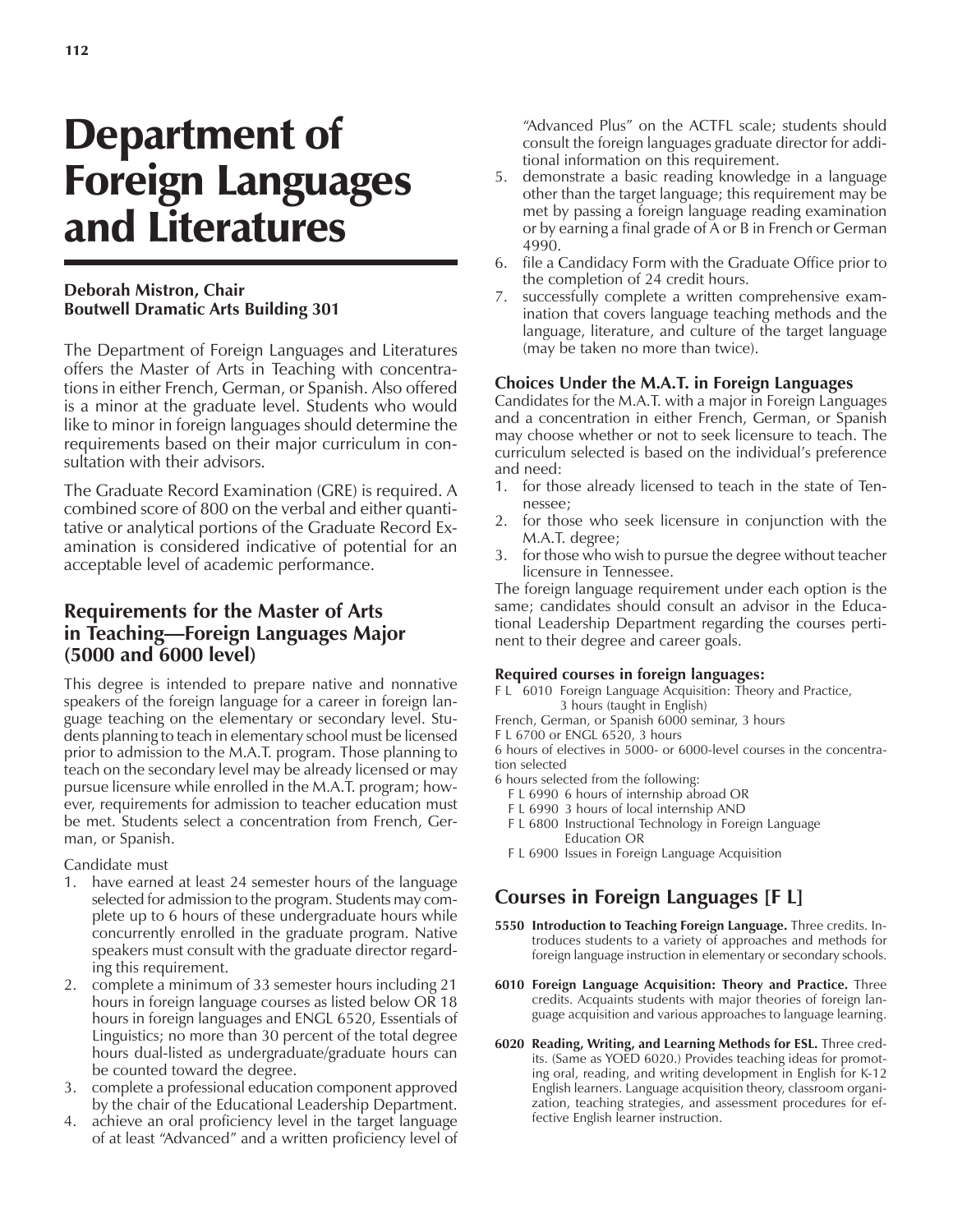- **6700 Introduction to Linguistics.** Three credits. Basic concepts of linguistic analysis, which are applied to linguistic phenomena in French, German, Spanish, and English.
- **6750 Romance Linguistics.** Three credits. Prerequisite: F L 6700, ENGL 6520, or permission of instructor. Introduces linguistic heritage of Latin as manifested in modern Spanish, French, Italian, Portuguese, Catalan, Sardinian, and Rumanian. Earlier language stages as well as mechanisms of language evolution also examined. Knowledge of one Romance language helpful but not required.
- **6800 Instructional Technology in Foreign Language Education.** Three credits. An introductory course with an emphasis on telecommunication and computer applications. Critical examination and evaluation of existing technologies and programs.
- **6900 Issues in Foreign Language Acquisition.** One, two, or three credits. (May be repeated for a maximum of 9 credits.) Prerequisite: Approval of graduate coordinator. Independent study to address a problem or investigate an issue agreed upon by both student and instructor.
- **6990 Internship.** Three or six credits. Prerequisite: F L 6010. Three credits are given for a supervised teaching internship at MTSU; six credits are given for a teaching internship abroad. Under certain circumstances a self-designed, nonteaching internship may be undertaken locally or in a foreign country where the target language is spoken. Students should consult the graduate director in Foreign Languages and Literatures for details.
- **6999 Comprehensive Examination and Preparation.** One credit. Open only to students who are not enrolled in any other graduate course and who will take the master's comprehensive examination during the term. The student must contact the graduate advisor during the first two weeks of the term for specifics regarding the details of this comprehensive examination preparatory course. Credit may not be applied to degree requirements.

#### **Courses in French [FREN]**

- **5010 Topics in Twentieth-Century French Literature.** Three credits. Prerequisite: 6 hours of French beyond the intermediate level or permission of the instructor. Repeatable up to six hours.
- **5020 Topics in French Film.** Three credits.
- **5030 Topics in Nineteenth-Century French Literature.** Three credits. Prerequisite: 6 hours of French beyond the intermediate level or permission of the instructor. Repeatable up to six hours.
- **5040 Topics in Eighteenth-Century French Literature and Culture.** Three credits. Prerequisite: 6 hours of French beyond the intermediate level or permission of the instructor.
- **5050 Topics in Medieval and Renaissance French Literature.** Three credits. Prerequisite: 6 hours of French beyond the intermediate level or permission of the instructor. Repeatable up to six hours.
- **5060 Topics in Neoclassical French Literature.** Three credits. Prerequisite: 6 hours of French beyond the intermediate level or permission of the instructor. Repeatable up to six hours.
- **5900 Directed Study in French Literature and Culture.** One to six credits. Prerequisite: 6 hours of French beyond the intermediate level or permission of the instructor. Individualized intensive reading in primary and secondary sources relating to a specific topic in French literature or culture. Arrangements must be made with instructor prior to registration.
- **5990 Techniques in Translation.** Three credits. Prerequisites: Admission to the College of Graduate Studies or permission of the instructor. For graduate students seeking proficiency in reading French for research purposes. Open to undergraduates seeking to prepare for graduate study. Will not count toward a major or minor in French.
- **6000 Seminar in French Studies.** Three credits. Prerequisite: Permission of instructor. Comprehensive study of history and structure of French language; advanced stylistics leading to research project of cultural, literary, or linguistic topic.
- **6970 Seminar in French Literature.** Three credits. Prerequisites: 9 hours of French on the 4000/5000 level; must be of graduate status in the M.A. program or have permission of professor. An in-depth look at specific topics, themes, and/or authors in French literature from the medieval period to the present. May be taken twice.

#### **Courses in German [GERM]**

**5010- Topics in German Literature.** Three credits each. Prerequisite:

- **5013** 6 hours of German beyond intermediate level or permission of instructor.
	- **5010 The Art of E. T. A. Hoffmann**
	- **5011 The Bourgeois Novel (Keller, Raabe)**
	- **5012 The Prose Fiction of Thomas Mann**
	- **5013 The Prose Fiction of Hermann Hesse and Franz Kafka**
- **5020 German Literature: 1725-1880.** Three credits. Prerequisite: 6 hours of German beyond intermediate level or permission of instructor.
- **5030 German Literature: 1880 to present.** Three credits. Prerequisite: 6 hours of German beyond intermediate level or permission of instructor.
- **5900 Directed Study in German Literature and Culture.** One to six credits. Prerequisite: 15 hours of German or permission of instructor. Individualized intensive reading in primary and secondary sources relating to a specific topic in German literature or culture. Arrangements must be made with instructor prior to registration.
- **5990 Techniques in Translation.** Three credits. Prerequisites: Admission to the College of Graduate Studies or permission of the instructor. For graduate students seeking proficiency in reading German for research purposes. Open to undergraduates seeking to prepare for graduate study. Will not count toward a major or minor in German.
- **6000 Seminar in German Studies.** Three credits. Prerequisite: Permission of instructor. Comprehensive study of history and structure of German language; advanced stylistics leading to research project of cultural, literary, or linguistic topic.